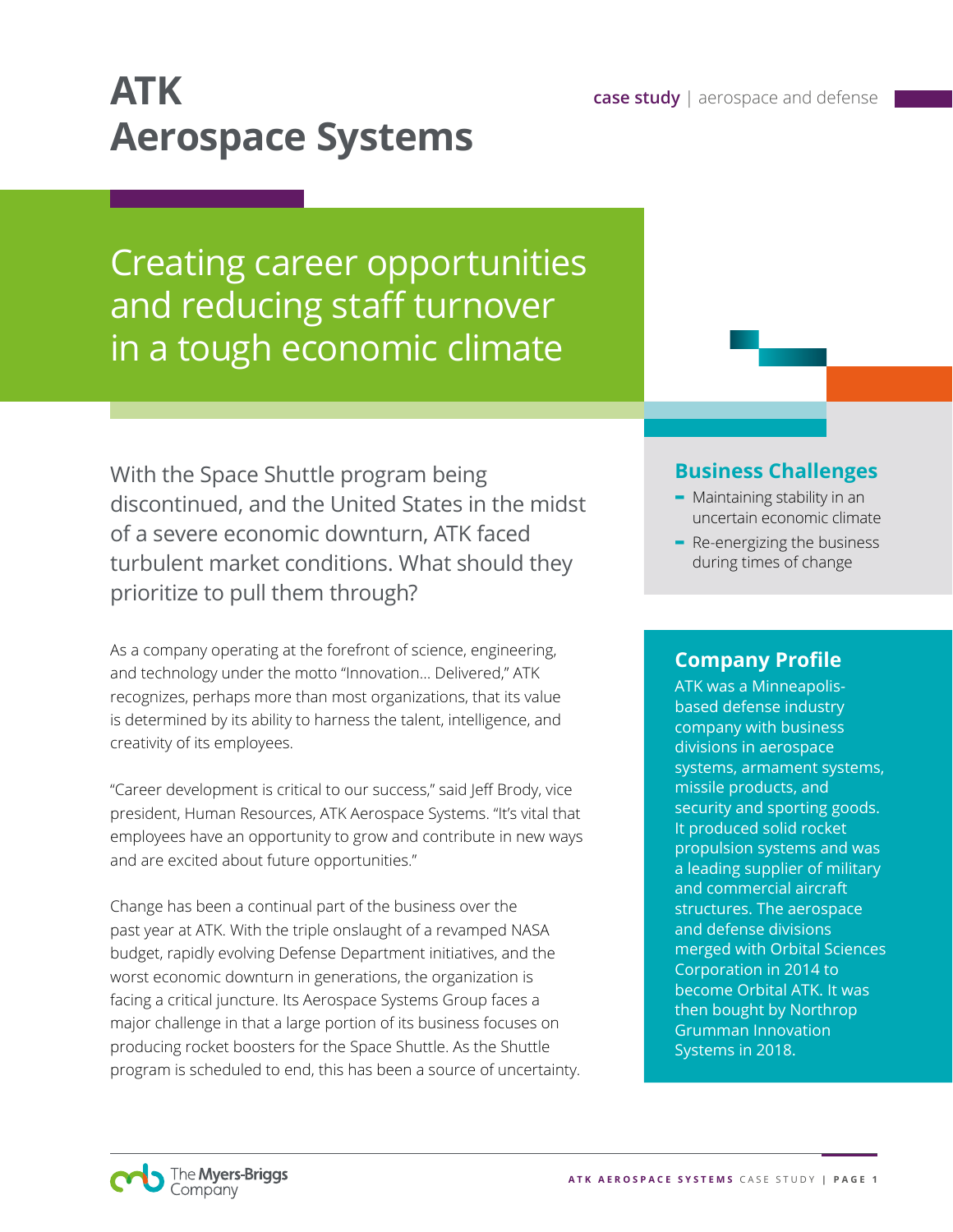In response to these turbulent times, ATK Aerospace Systems made stabilizing its business a top priority. It decided that focusing on its leaders was the best way to energize the organization and achieve the desired outcome.

In support of this focus, Saundra Stroope, from the ATK Aerospace Systems Human Resources department, partnered with Bonnie Hagemann of Executive Development Associates (EDA) to design a program with the ultimate goal of creating an agile, empowered, and accountable workforce. It did this with input and oversight from Jeff Brody, LeAnn Dickerson, Alicia Ashton, Suzette Taylor, Sharon Giles, Chad Miskin, Toni Mund, Nancy Kobel, Vicki Werling, Tom Bunn, and Jennifer Jacobsen and feedback from interviews with company leaders.

The challenges, as well as resultant workforce reductions, have strained the employee base. Therefore, ATK Aerospace Systems has made the task of retaining top talent a critical priority. To address this issue, the HR team has employed career development as a tool to attract, retain, and energize top talent.

#### **Solution**

The HR team's goal is to engage emerging talent within the organization and help those individuals understand how to align their talents and interests with the company's business directives. This would lead to a highly productive, fulfilling career. The HR team tailored the Career Development Workshop toward individuals identified as high-potential leaders.

The program, initially delivered to 95 participants, began with a series of pre-workshop assessments—including the Strong Interest Inventory ® (Strong) instrument—followed by an eight-hour career development workshop. The workshop taught individuals how to

- **-** Take ownership of career decisions
- **-** Align personal interests with organizational needs
- **-** Draft an ideal job description
- **-** Consider alternatives

### **Solution**

- **-** Deliver workshop for highpotential leaders using Strong assessment
- **-** Focus on interests to broaden career options and align with ATK direction
- **-** Create immediate, shortterm and long-term actions

It's vital that **L** employees have an opportunity to grow and contribute in new ways and are excited about future opportunities.

#### **Jeff Brody,**

Vice President, Human Resources, ATK Aerospace Systems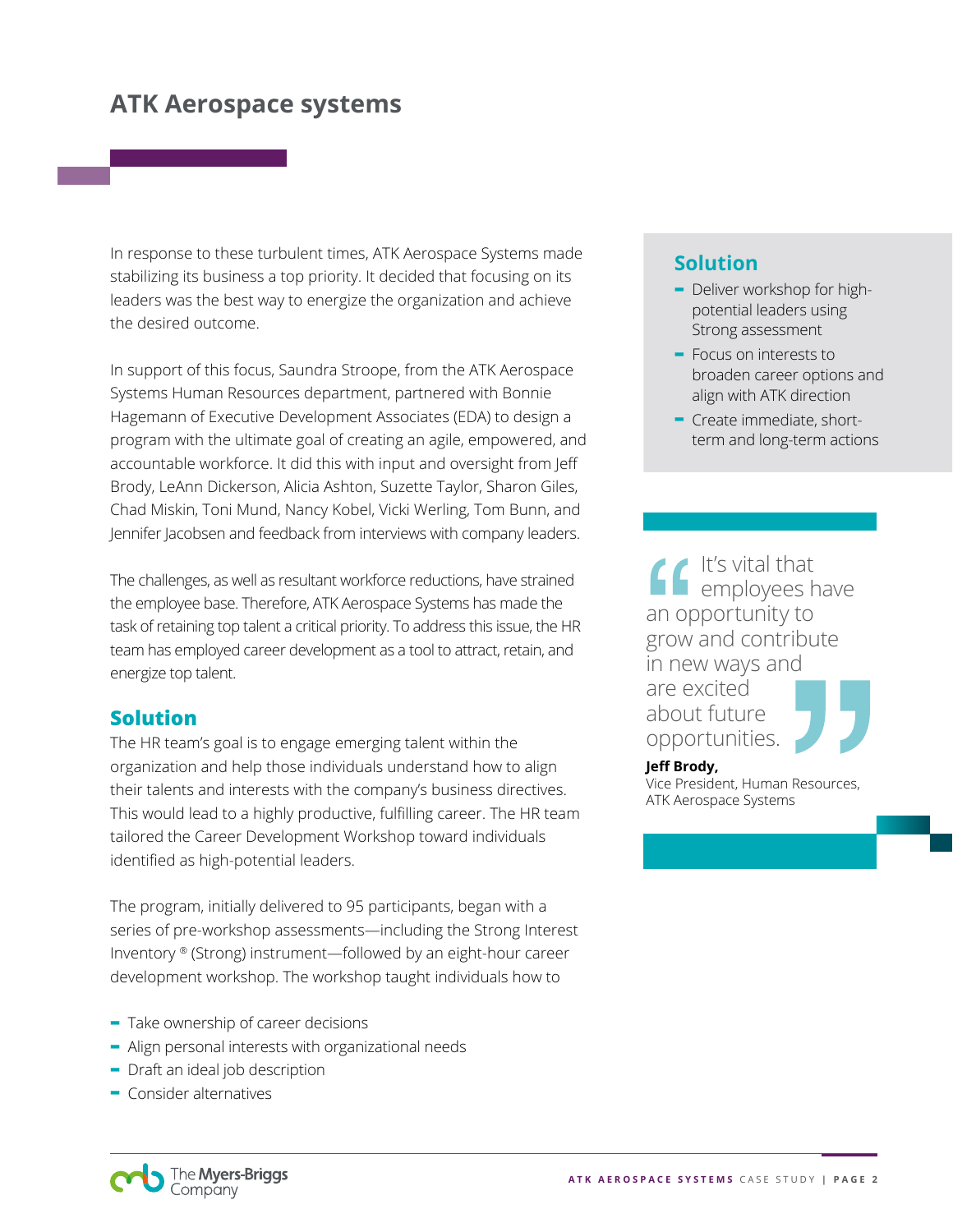- **-** Use resources and tools available within the organization
- **-** Conduct a conversation with a leader or mentor and set realistic goals

The program uses a career development model called AIM, composed of four steps:

- **-** A—understand ATK
- **-** I—assess personal Interests
- **-** M—develop Multiple career options
- **-** Create an action plan

The workshop starts with understanding ATK's business environment, the business case for the program, and how the changing environment affects the company's strategies and needs. Discussion focuses on how the workplace culture influences the individual career, and how generational differences within the company may materialize in office interactions.

These higher-level discussions provide a context for the next portion of the workshop, which centers on personal interest— the most important indicator of job satisfaction and success, according to Stroope and Hagemann.

This section offers participants a chance to assess their personal interests and pinpoint the specific kind of work they want to do on a day-to-day basis. To help participants understand how their own interests fit in various company roles, ATK relies on the Strong assessment.

The Strong assessment helps people select a career by giving them insight into their interests, preferences, and personal styles. It compares their results with those of like-minded people who have already found a satisfying career. It also generates a list of the top 10 occupations they're most likely to find rewarding.

#### **Results**

- **-** Individuals are more proactive at managing their career
- **-** Greater fulfilment at work
- **-** Reduced staff turnover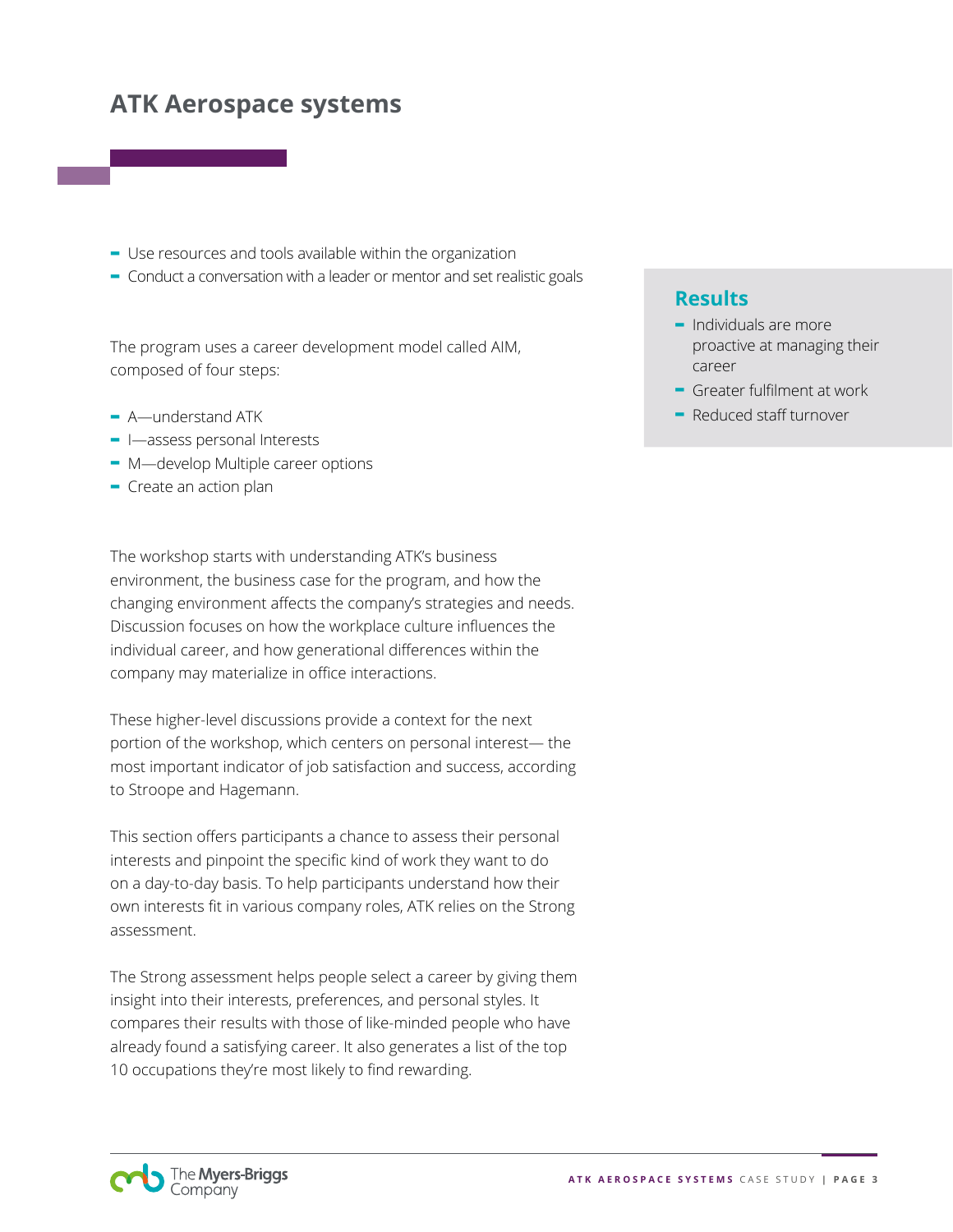The Career Development Workshop leverages Strong to help participants accomplish one or more of the following:

- **-** Choose a career path or specific job
- **-** Identify satisfying work environments
- **-** Enrich current work
- **-** Generate ideas for volunteer or leisure activities outside work to achieve greater work/life balance

ATK participants took the Strong assessment online as pre-work prior to the workshop. Before reviewing the assessment results, they went through a broad discussion of occupational themes within ATK, and then specific jobs associated with each theme.

Following this discussion, the workshop offers each participant a full review of his or her Strong assessment results, as well as the opportunity to ruminate over them and fully digest the occupational themes the instrument generates. In fulfilment of the M step in AIM—develop Multiple career options—participants are given information regarding career motivators and job tasks for careers that most closely align with their interests. They are counseled to focus not on job titles, but on the actual tasks and phrases highlighted in their report.

#### **Strong reactions**

Facilitators occasionally encounter participants whose Strong results indicate little connection between their work and interests. In some cases people have entered into a career for family or other reasons. However, it's more typical for them to find that their career and interests are closely aligned in many respects. This is not entirely surprising, as participants are those within the company identified as top performers. As interest is a key indicator of performance, one would expect high performers to have a high degree of interest in their job. Insights from the Strong are helpful not only for career choices, but also for enabling participants to adjust their work/ life balance. For example, participants may realize that they need to pursue activities that address certain areas of interest.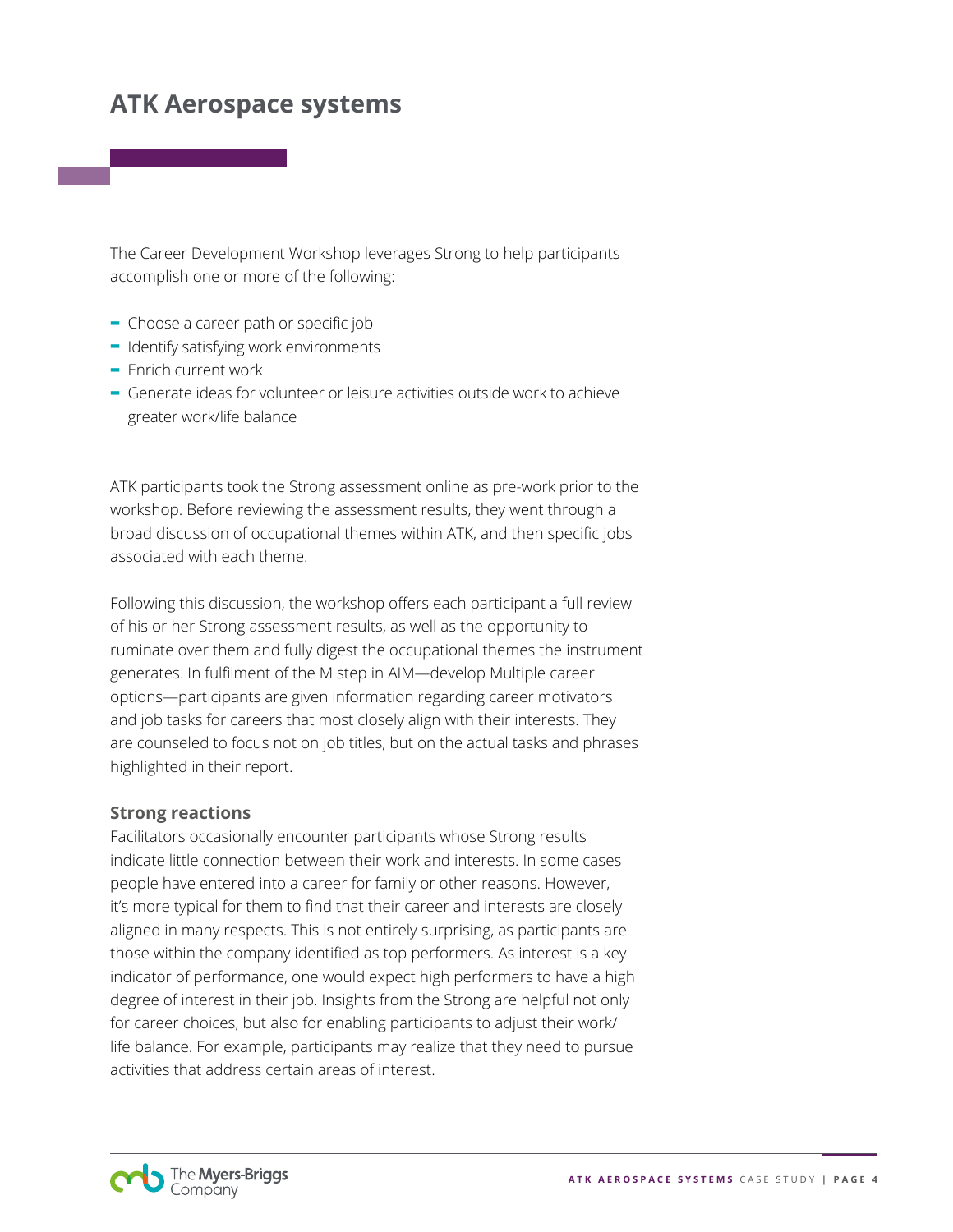One participant found that his interest in outdoor activities kept manifesting itself in his Strong results. However, his job was primarily office based, and he had stopped his work as a part-time ski instructor. The Strong assessment helped him realize that he might be able to achieve greater effectiveness at work if he engaged in more outdoor extracurricular activities.

In general, participants find value in the Strong and the opportunity it provides for self-reflection. "While reactions vary from surprise to affirmation, the Strong portion of the workshop tends to be one of the things that participants value," said Stroope. "Often people are so busy at work that they don't have time to reflect on the big picture of where their career is headed. This gives them information and tools to examine their career choices, path, and future in a focused, structured, and meaningful way."

#### **Finding meaning in work**

Using the Work/Life Values Checklist, workshop participants identify their core values and explore how their current or projected career path either supports or works against them, and how they can bring their values and their career path in line with each other.

The results from the Work/Life Values Checklist can be very personal and serve to shed light on the kinds of changes employees might need to make. If people feel their values are not in line with the kind of work they're doing day-to-day, the program helps them determine actions they can take to change their situation. Stroope reports that, in general, the people who are most affected by the Work/Life Values Checklist are those who feel their work and values are out of alignment.

#### **Putting learning into action**

Later, participants are asked to take the information gleaned from the Strong, the Work/Life Values Checklist, and various other assessments included in the workshop and create the description of an 'ideal job', with the goal of defining the kind of work role that best suits them. They then incorporate this information into a career action plan, which can be compared to the role they currently have. This allows them to think about other roles at ATK, and what actions they may need to take to obtain the kind of job they'd ideally like to have.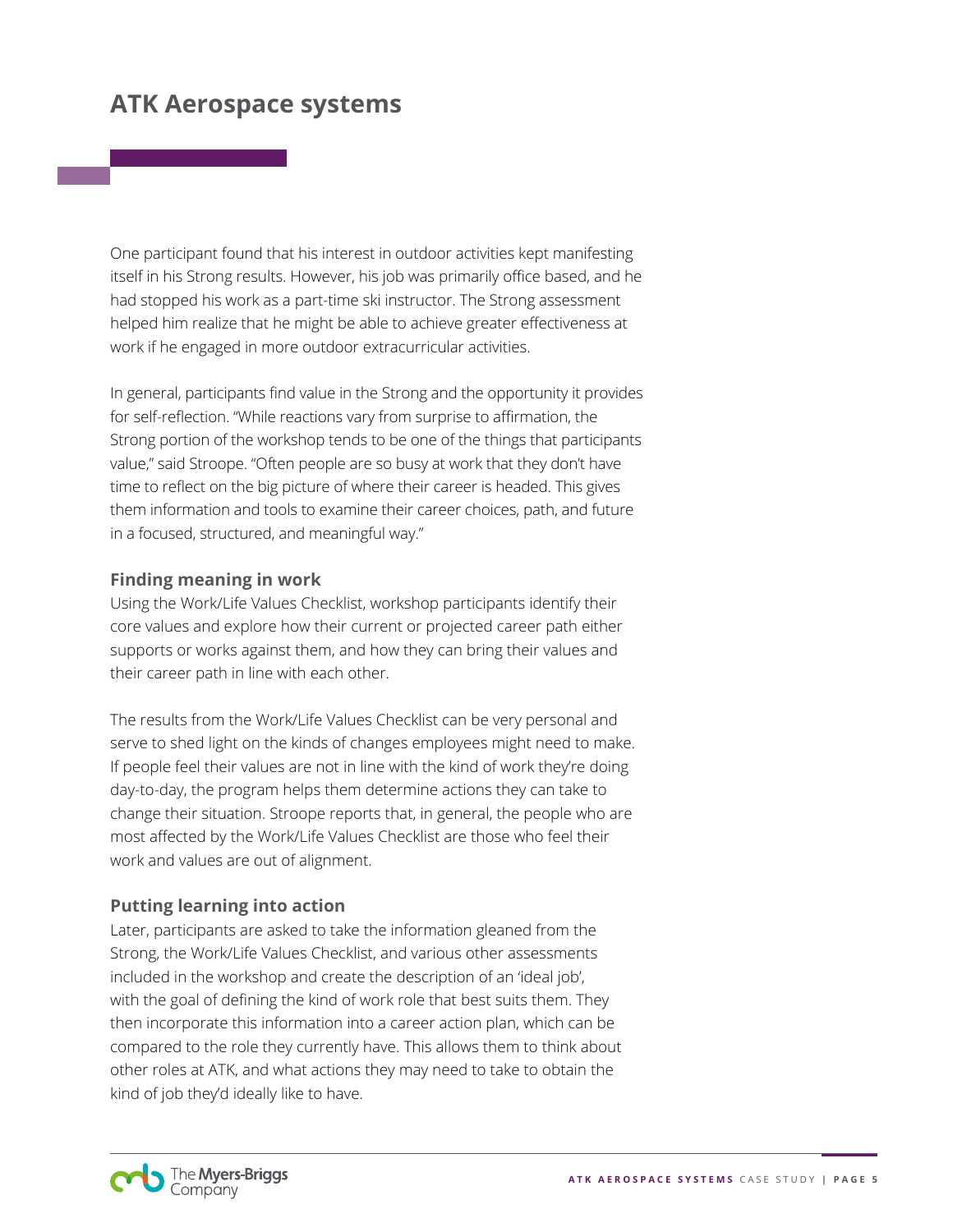The next step involves a briefing on how best to hold a 'career conversation', emphasizing that employees are the owners of their own career and success. During the briefing the HR team provides tools and resources designed to facilitate productive and insightful career conversations. This is followed by an actual conversation between the program participant and his or her leader or mentor, who is available to advise and coach.

Once participants have drafted an action plan, the HR team guides them as they detail short-term goals and aspirations, as well as long-term goals, and immediate action steps to be taken within the next 90 days. The participants then enter these plans and goals into an interactive system called Total Talent @ ATK, which enables them to implement them more effectively over the coming months. The foundation for the action plan, however, begins at the onset of the workshop, as participants discuss why career development is important to both the business and the individual. Included in the discussion is the impact the right career has on engagement and productivity, essentially making the business case for how attaining job satisfaction makes people more productive and creative, ultimately leading to higher levels of customer satisfaction and increased revenue.

#### **Results**

While the program is still relatively new, program facilitators have observed participants taking concrete steps to define their career. Additionally, postworkshop evaluations indicate that participants have found value in the program. The average post-workshop evaluation for the first workshop, on a scale of 1 to 5, was 4.30.

Participants surveyed 90 days after the workshop to assess the status of their career plan and the impact of the program reported an increase in their ability to take ownership of, and a proactive approach to, managing their career. The most common actions reported include network building, using internal tools and resources, defining career goals, discussing career goals and their action plan with others (leaders, peers, and mentors), and gaining new development experiences at work.

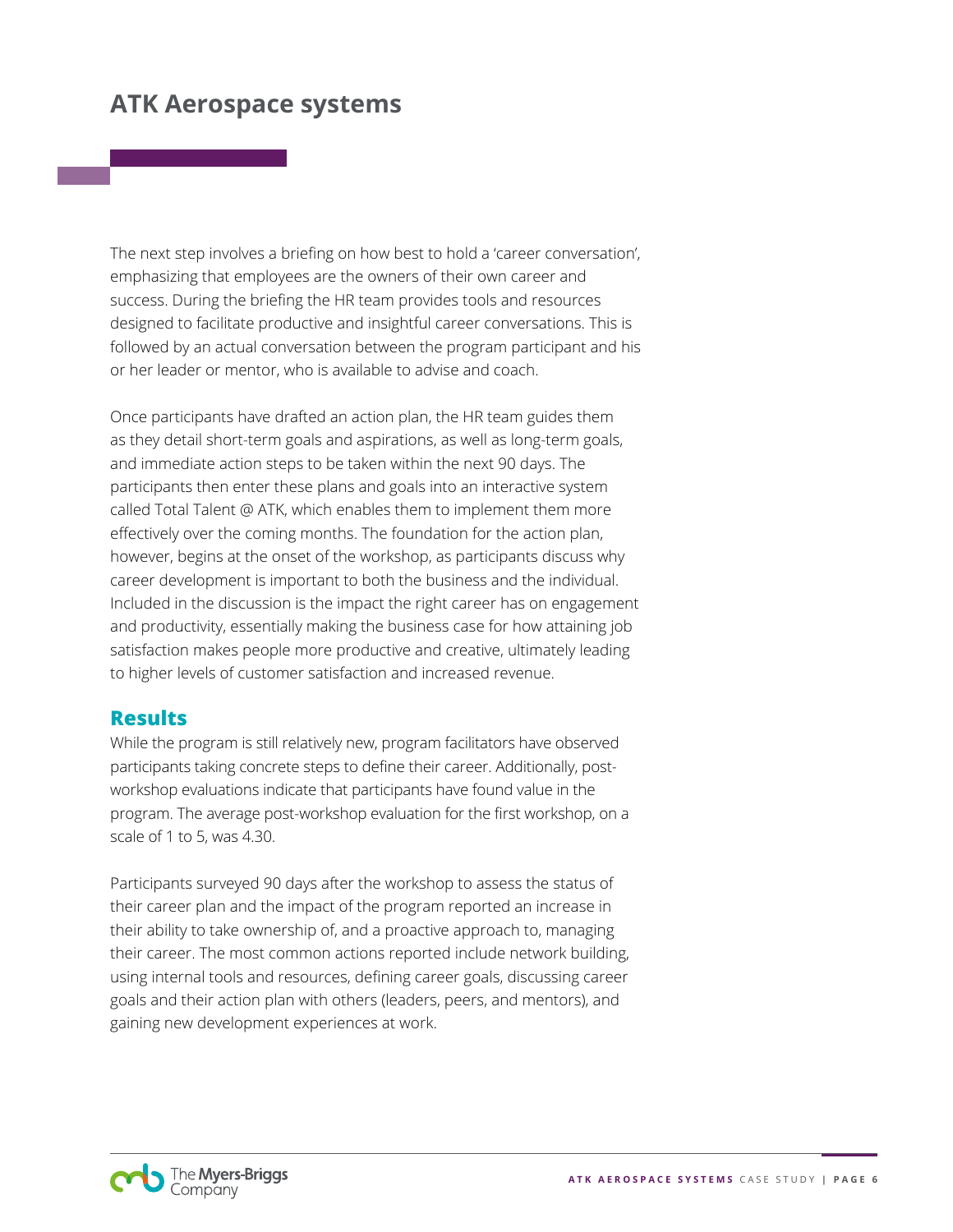**Aligning careers, interests, and values for the common good** The Career Development Workshop was rolled out in the context of the mentoring program at ATK. However, as the response has been so positive, it now serves as a stand-alone workshop as well. Insights gained through the Strong Interest Inventory assessment and Work/Life Values Checklist provide an opportunity for participants to think specifically about their career aspirations in very concrete ways. With the availability of more detail regarding personal interests and values, and how those may or may not relate to the day-to-day tasks of a particular position, participants are in a better position to determine, for example, whether or not they'd like to 'move up', or perhaps specialize in a technical role.

Additionally, the program tangibly illustrates that the company is invested in its employees. According to Stroope, this is recognized by participants, who comment that the program helps them feel appreciated and that the company cares about their development. In summary, as ATK Aerospace Systems' employees develop careers that more closely align with their interests and values, they are positioning themselves to contribute more meaningfully to the company and gain greater fulfilment from their work. Consequently, ATK is well-positioned to reduce employee churn for top talent and is fine-tuning its organization to maximize the collective talents, intelligence, and creativity of its workforce, thereby preparing to successfully navigate any challenges that may come its way.